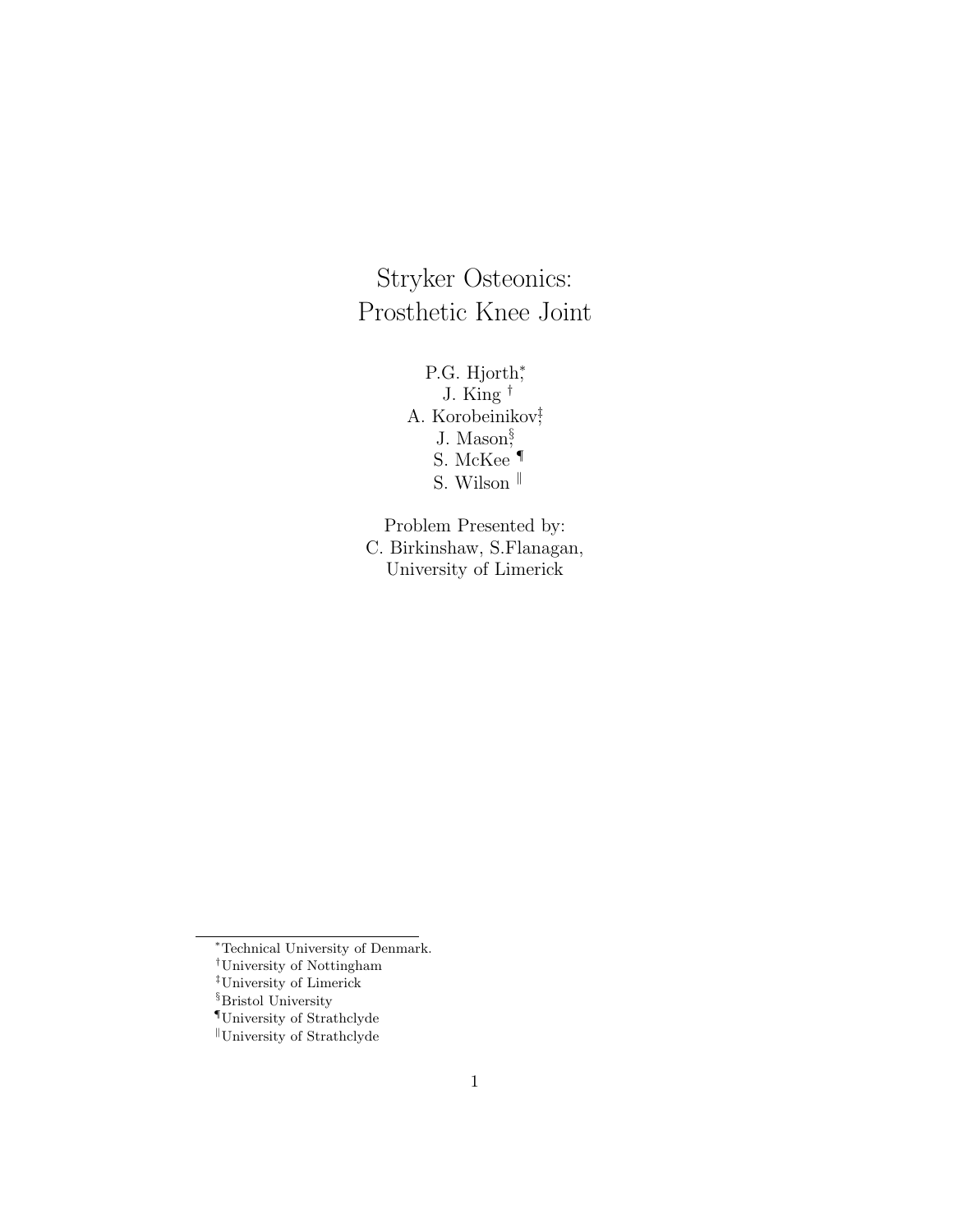# 1 The Problem

The human knee is a hinge-type joint comprising two major bones, the femur and the tibia. The bone is end capped with a soft compliant substance cartilage, which acts as a low friction bearing. Lubrication is added by the cartilage synovial fluid, which ensures that the bearing works with full fluid film lubrication.



Figure 1: The human knee joint.

As the knee articulates, fluid is drawn through the joint space, ensuring that the two opposing cartilage surfaces do not come into contact. The load applied to the knee depends upon the activity, and can be as much as 8 times body weight. The cartilage also acts as a shock absorber, dampening the excessive loads applied and protecting the bones from shock. Synovial fluid is non-Newtonian, and when the joint is stationary, the fluid is almost gellike. The cartilage is porous, and never dries out in the healthy knee.



Figure 2: Elements of a prosthetic knee joint. The tibia is capped with a layer of polyurethane.

In the diseased knee cartilage breaks down, and the articulation tends to a bone-on-bone bearing. This is painful, and can be operated on to replace the diseased joint with a prosthetic joint. See figure 2.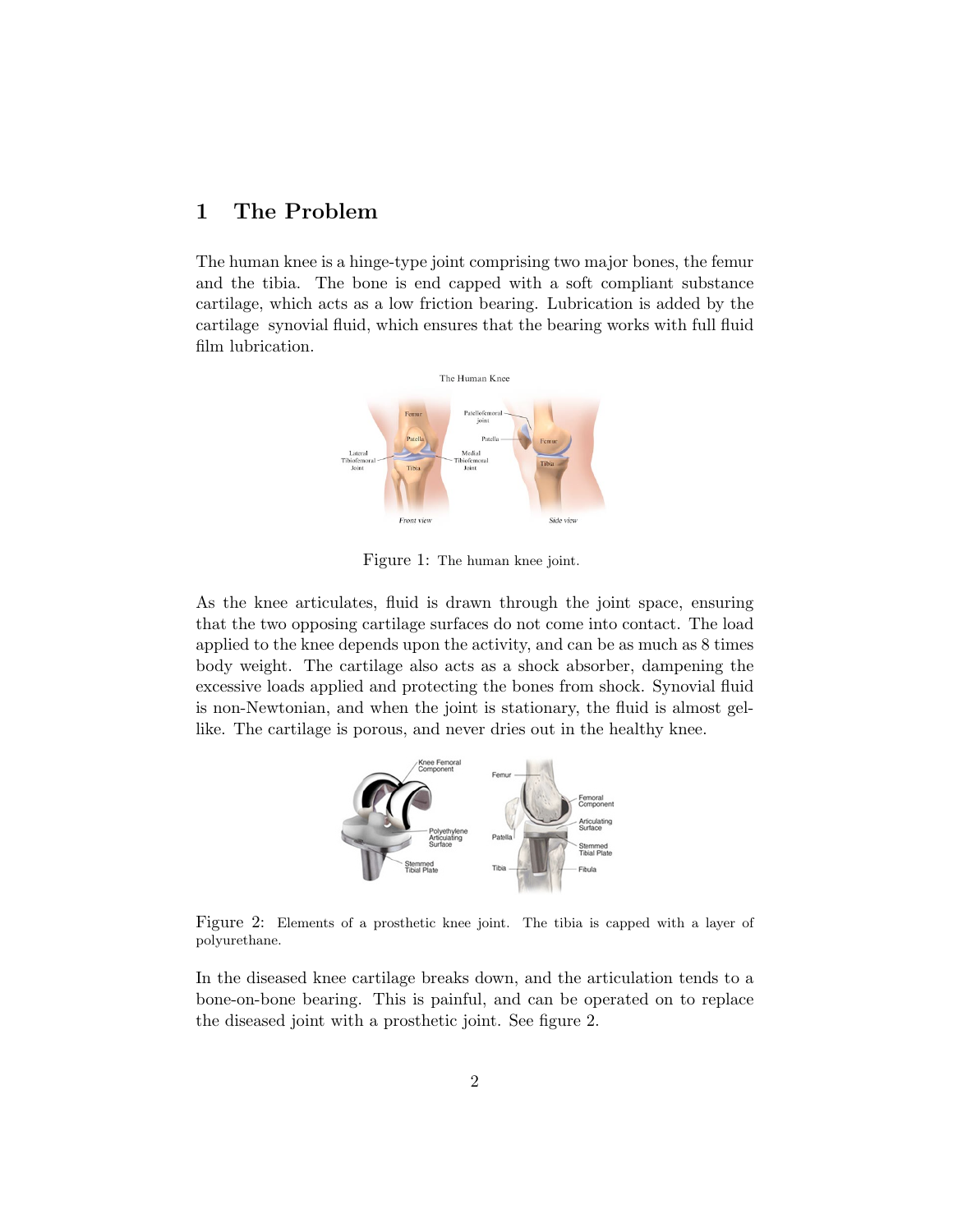The material properties of the prosthetic joint do not simulate cartilage in general. However, a new type of material is being considered polyurethane (PU), which simulates cartilage more closely than the conventional materials used in joint replacement. The system being considered is a PU tibial bearing articulating against a metal femoral bearing.

The PU is not porous, but can develop full fluid film lubrication if the conditions are correct. Many mathematical approaches  $([2]-[11])$  have been adopted to explore the nature and tribology of lubrication between poroelastic surfaces. The entire lubrication process is complex and involves the simultaneous solution of the equations of fluid dynamics with the equations of Hertian contact mechanics.

In the joints manufactured, it is necessary to have a soft, compliant PU as the bearing material. Under load, this material is easily deformable, and as the load increases so the contact area increases, thereby lowering the contact stress. The soft PU bearing is supported by a harder PU backing. The interface between the two materials is formed by fusion bonding, and is consequently an inherent weakness in the system. The weakness is most noticeable at the edges; when the material is loaded and the soft PU deforms, the displaced material exerts a shear force at the interface.

The Study Group was asked

(1) To investigate the inclusion of holes / channels in the loaded area of bearing to determine whether these features can: entrap fluid and thus simulate a porous surface, and can release fluid when the bearing is articulated to maximise the development of a fluid film.

(2) To investigate if holes around the periphery of the bearing can reduce the shear stress at the interface.

#### 2 Thin Film Lubrication Theory

In thin film lubrication theory (see e.g., [1]), one considers a 2-D model of two surfaces in relative motion, and a thin layer of fluid in between.

Let  $U_R$  be the relative velocity of the two surfaces (here given to the upper surface), and  $h(x)$  the x-dependent separation of the surfaces. See figure 3.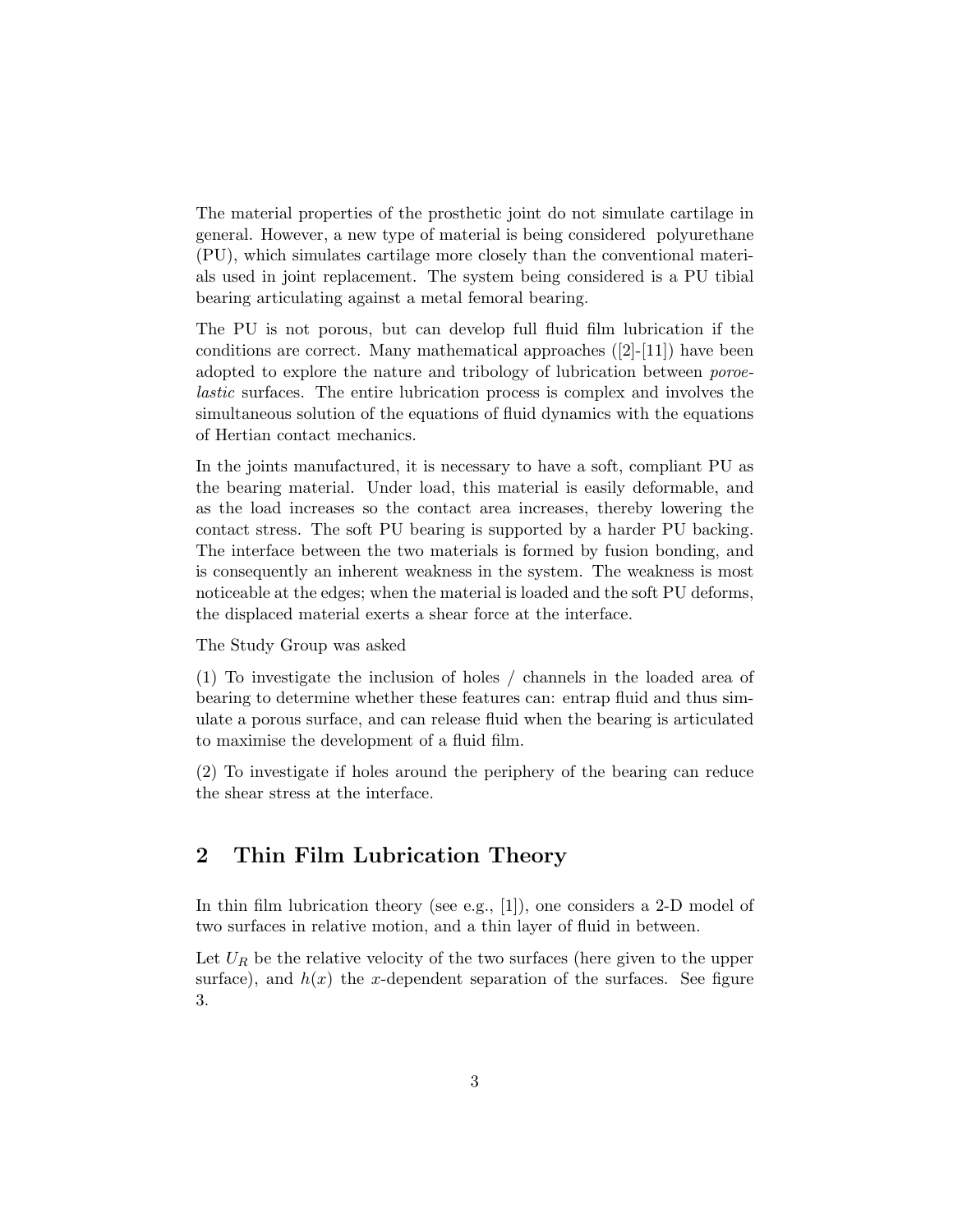

Figure 3: Thin film model. The fluid forms a thin layer of width  $h(x)$  between the femur (top) and the tibia (bottom) surfaces. The curvature relative to other distances is exaggerated. The top surface moves with a velocity  $U_R$ .

The horizontal velocity field in the film is approximatly given ([1]) by

$$
u(x,z) = \left[\frac{U_R}{h} - \frac{z}{2\mu}p_x\right](h-z)
$$
 (1)

where  $\mu$  is the fluid viscosity, and  $p_x$  is the x-derivative of the pressure p.

The overpressure  $p - p_0$  (which in the joint supports the vertical load) is connected to the width function  $h(x)$ , by:

$$
\frac{p - p_0}{6\mu} = U_R \int^x \frac{1}{h^2(s)} ds - 2Q \int^x \frac{1}{h^3(s)} ds \tag{2}
$$

where  $U_R$  is the relative velocity, and  $Q$  is the volume flux related to  $U_R$ by:

$$
Q = \int_0^{h(z)} u \, dz = \frac{1}{2} U_R h - \frac{h^3}{12\mu} p_x \tag{3}
$$

## 3 A Surface cavity

Even from the lowest order equations (2) and (3) one can estimate the effect of changes in the height function  $h(x)$ . Suppose a small hole is drilled into the PU tibia surface, as in figure  $4(b)$ .

The small hole will be filled with fluid, since the large pressure forces in the joint are much greater than the subtle effects like capillary forces.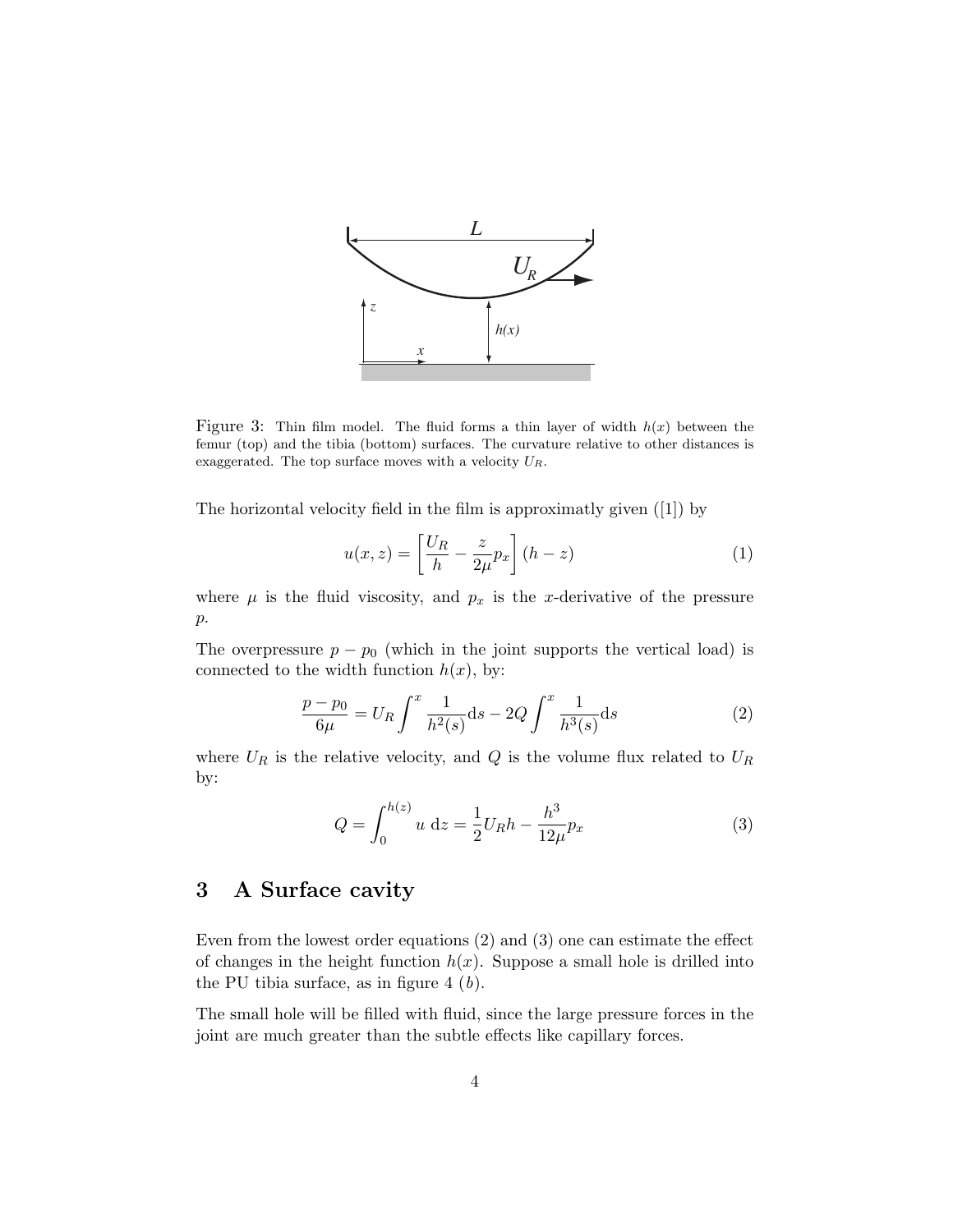

Figure 4: Two distance functions,  $h_1$  and  $h_2$ , compared.

The hole causes a new height function  $h_2(x)$  of the fluid. The pressure will, for a fixed contact surface area, always ajust itself to the constant body weight and thus be a constant. Since the hole introduces a local increase in h, the new  $h_2(x)$  will have lower values in the region where there is no hole, keeping the integral over the  $1/h^2(x)$  terms in the pressure integrals equation (2) constant.

Since thin-film theory predicts that the pressure is of order  $\mu UL/h^2$  while the tangential stresses are of order  $\mu U/h$ , horizontal forces in this model are smaller than vertical forces by a factor of order  $h/L$ .

Thus, a hole (and even more a collection of small holes) will lead to a smaller minimal value of  $h(x)$ . A smaller h means less tangential stress, in other words less friction in the bearing. On the other hand, a too small value of h brings the hard surfaces even closer to undesired contact.

### 4 Poroelasticy

A number of studies of the properties of poroelastic systems like the knee joint has been performed; see e.g., recent works [10] and [11], where a simplified model of joint articulation in the presence of both a non-Newtonian synovial fluid and poroelastic surfaces have been studied.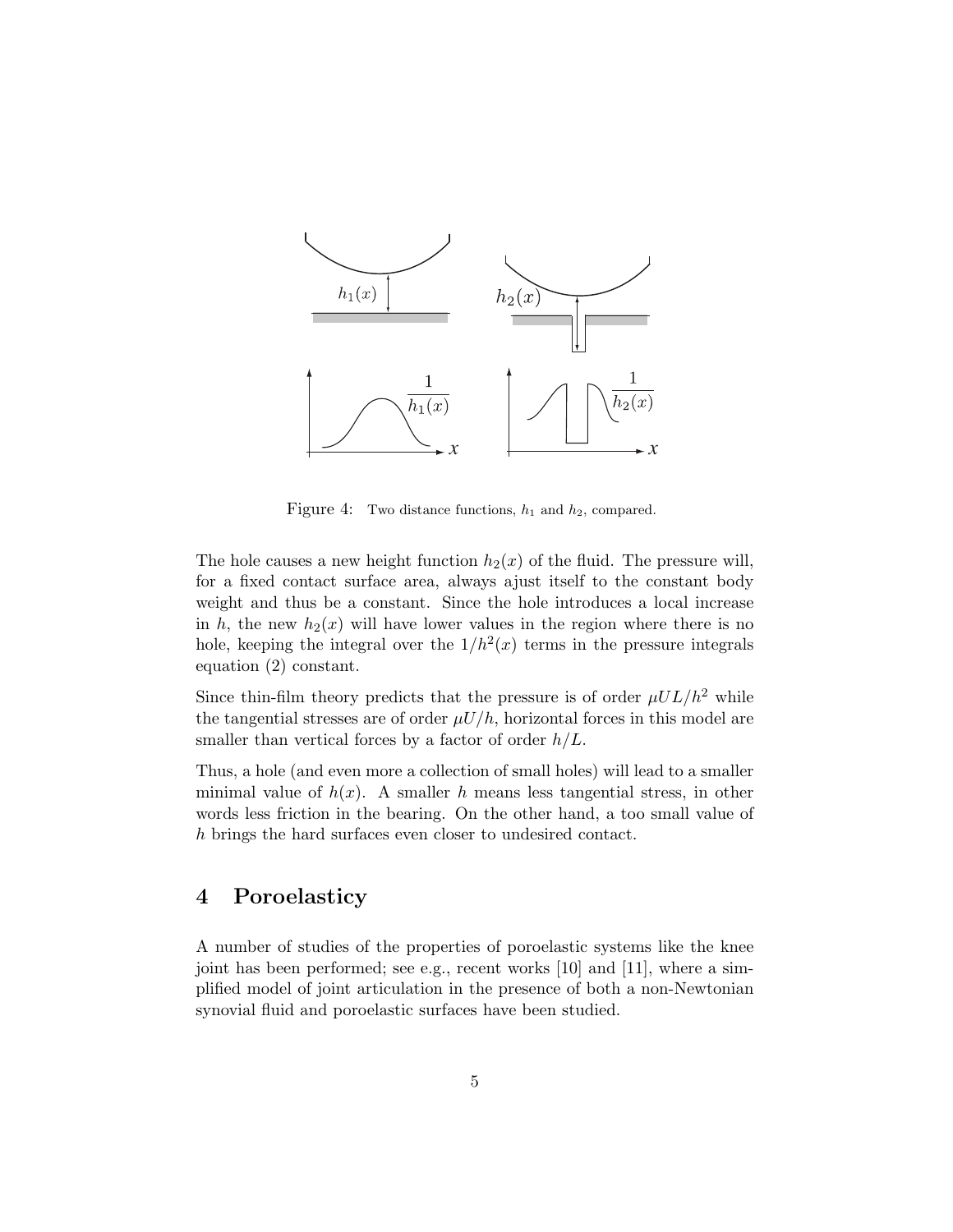Even though a PU surface is not porous, it is interesting to compare the conclusion of the previous section with results from more complex calculations involving poroelastic surfaces with varying degrees of roughness.

We therefore briefly outline, following [11], an extension of the model to a poroelastic system, albeit without the feature of a couple-stress synovial fluid. The properties of such a fluid seems nevertheless relevant for the system and should be considered in further studies.

In figure 5, the tibia base is now poroelastic, meaning that the material has elastic properties as well as the ability to entrain fluid in a microscopic structure of canals, so that one should consider both a material displacement field  $U$ , and the average fluid field  $V$  inside the poroelastic in addition to the 'real' fluid field  $(u, v)$  outside the poroelastic.



Figure 5: A poroelastic problem.

The distance function h now consists of two terms,  $h(x) = h_0(x) + h_s$ , where  $h_s$  describes a random variable with zero mean and a deviation which characterizes the roughness of the surface.

Using a statistical average, and scaling with the natural length scale L, one can obtain a dimensionless quantity  $C$  which is a measure of the relative roughness of the poroelastic surface.

The fluid field is considered to be incompresible:

$$
\frac{\partial u}{\partial x} + \frac{\partial v}{\partial y} = 0
$$

as well as satisfying

$$
\mu \frac{\partial^2 u}{\partial y^2} = \frac{\partial p}{\partial x}
$$
 and for the pressure  $p$   $\frac{\partial p}{\partial y} = 0$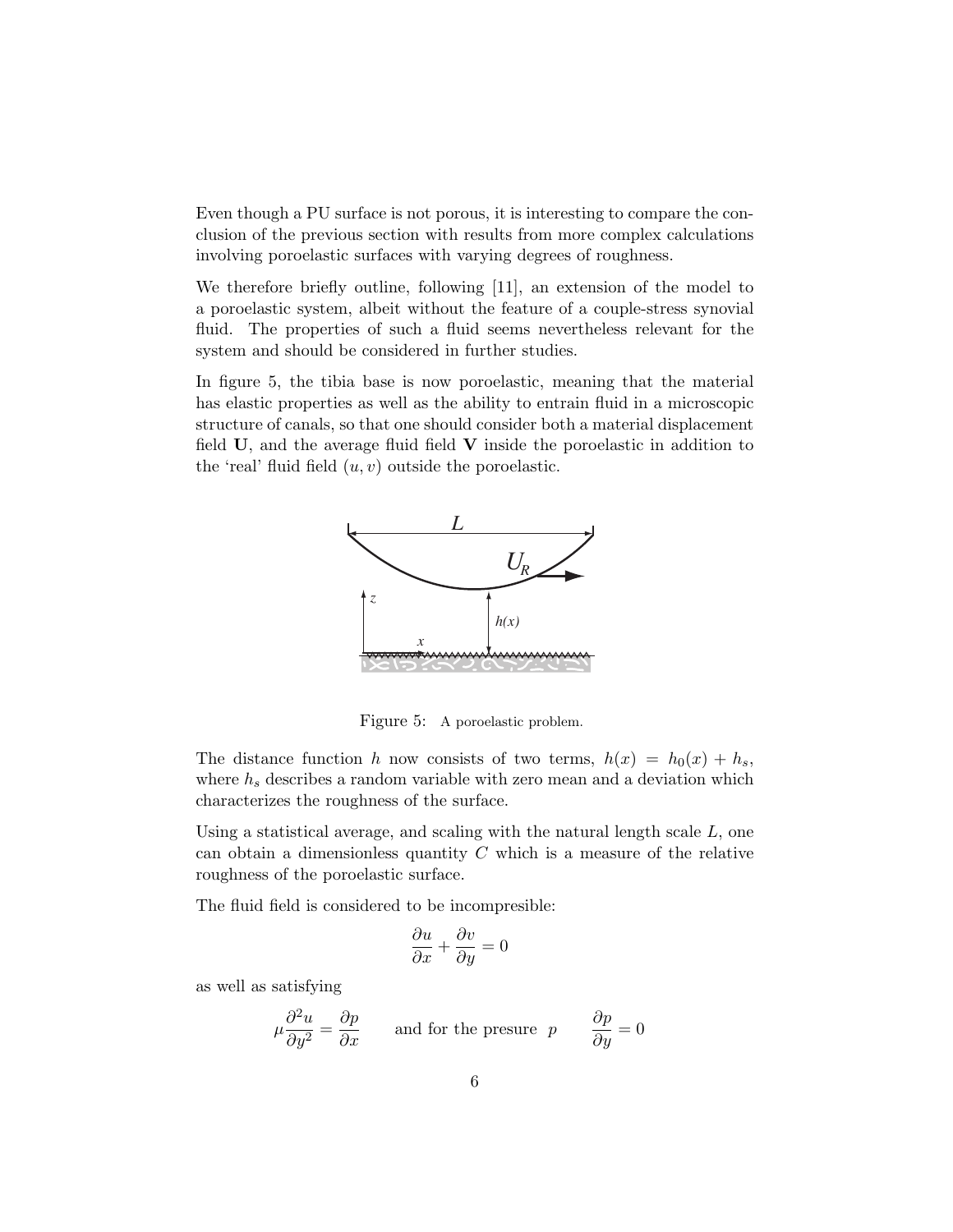In the poroelastic region, the material displacement field U

$$
\rho_m \frac{\partial^2 \mathbf{U}}{\partial t^2} = \text{div}\sigma_m - \frac{\mu}{k} \left( \frac{\partial \mathbf{U}}{\partial t} - \mathbf{V} \right)
$$

In the fluid region, we U, Fluid field V

$$
\rho_f \frac{\partial^2 \mathbf{V}}{\partial t^2} = \text{div}\sigma_f + \frac{\mu}{k} \left( \frac{\partial \mathbf{U}}{\partial t} - \mathbf{V} \right)
$$

where  $\sigma_m$  and  $\sigma_f$  are stress tensors. The pressure P in the pores will satisfiy

$$
\nabla^2 P = 0
$$

Boundary conditions for the velocity field will be that at  $z = 0$ :

$$
u = 0,
$$
  $v = -v_n,$   $\frac{\partial^2 u}{\partial z^2} = 0$ 

At  $z = h_0$ :

$$
u = 0, \qquad v = -v_n - \frac{\mathrm{d}h_0}{\mathrm{d}t}, \qquad \frac{\partial^2 u}{\partial z^2} = 0 \tag{4}
$$

In [11], it is found that such a system has a spatial pressure distribution which depends on the roughness parameter  $C$ . See figure 6.



Figure 6: Dimensionless overpressure  $\bar{p} - p_0$  across the joint for small and large values of the dimensionless roughness parameter C.

A load-carrying capacity may be defines as

$$
\bar{W} = \int_0^L \bar{p} - p_0 \, \mathrm{d}x \tag{5}
$$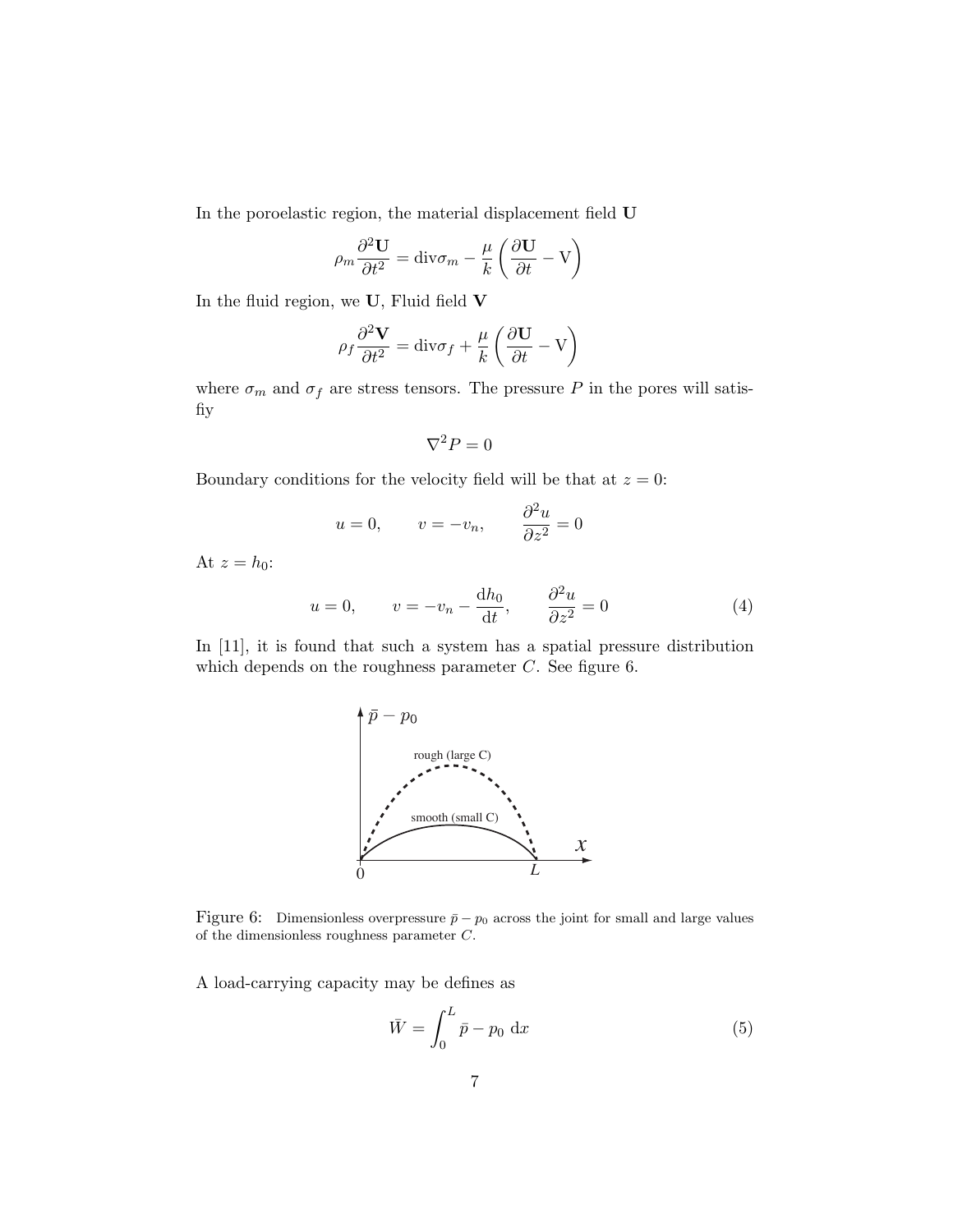

Figure 7: Dimensionless load  $W$  capacity as a function of the dimensionless roughness parameter C.

It is established in [11] that the load capacity is an increasing function of the roughness parameter  $C$ . It is established in [11] that the load capacity is an increasing function of the roughness parameter C.

## 5 Conclusion

We have examined, within a simple bearing model of a knee joint, the effect on the fluid film properties of the presence of a small vertical hole in the load area. The calculations indicates that

Fluid is entrapped in such a hole (in a porous medium, fluid can also be released, and may thus be 'pumped' in and out, so the porous layer can act as a reservoir of fluid).

In a simple model, the presence of the hole will, for constant load, cause a smaller minimal film separation of the two surfaces. This will lower the horizontal friction, but may also bring about surface contact in high load situations.

We note that this result, that small holes gives better lubrication is consistent with [11] and also with recent results examining both slide and roll [12].

The model is incomplete in that it consideres pure sliding, not the combined effect of sliding and rolling, and also does not consider the elastic deformation of the PU surface. Also, we did not consider the second question of the effect of holes to reduce sheer stresses at the soft PU - hard PU interface.